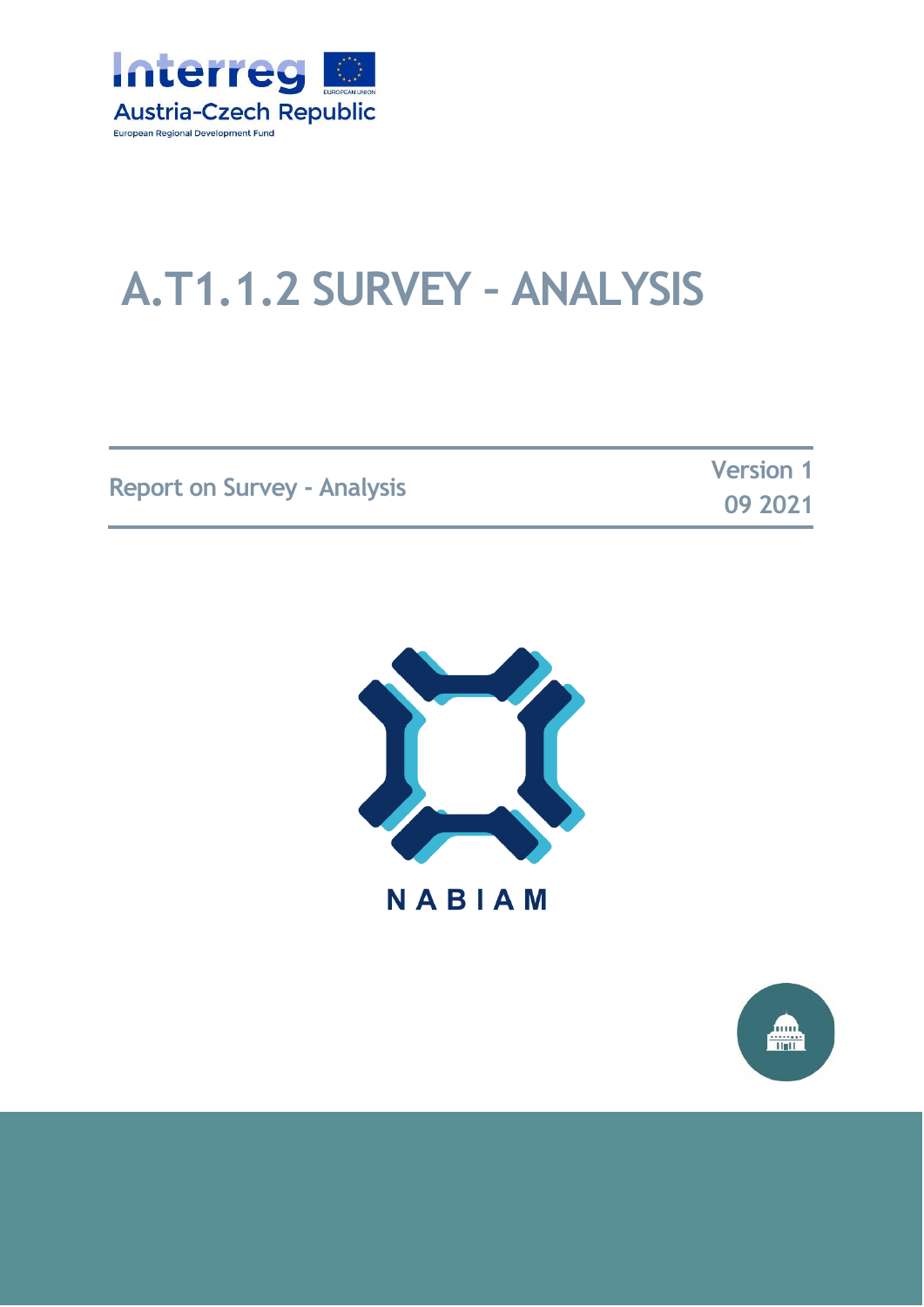



### **Table of Contents**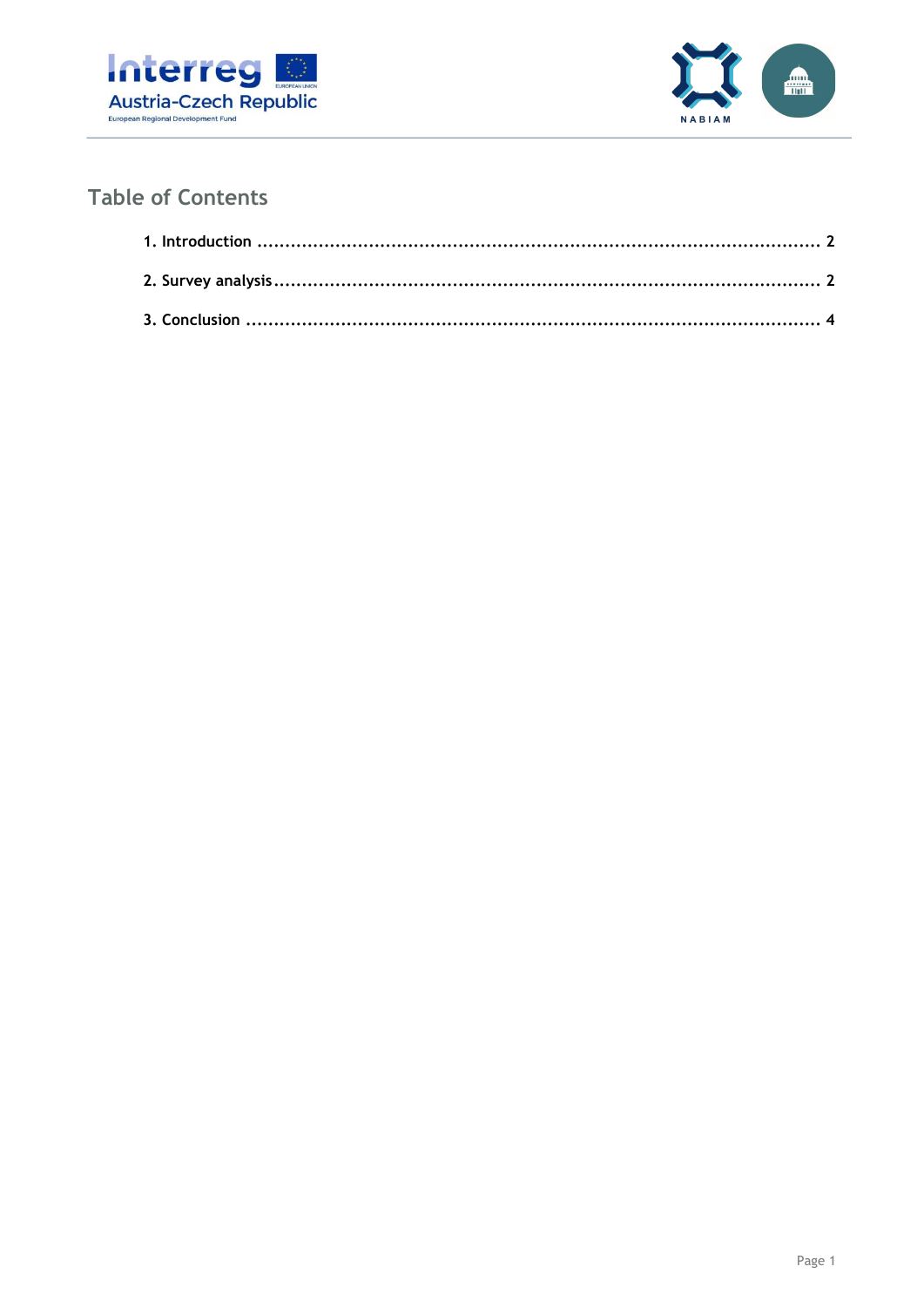



## <span id="page-2-0"></span>**1. Introduction**

The Gap Analysis process refers to the space between "where we are "as a part of the business (the present state) and "where we want to be or in which direction we want to move "(the target state or desired state). The goals of the Gap Analysis Report (GAR) are two-fold: first, it aims to identify and analyse the industrial activities in one territory to provide an in-depth look at the daily topics. Second, the GAR endeavours to offer recommendations on ways to improve knowledge (reducing information gap) as well as to determine what the companies in one territory need to make growth happen in the competitive market.

In NABIAM project, we aimed to summarize and analyse the current activities of the companies in three defined area such as: Additive manufacturing (AM), Bio sensors (Biosen) and Nanotechnology (Nanotech), the involved value chain in those companies as well as the room for development in such topics which could be the potential for future cooperation.

## <span id="page-2-1"></span>**2. Survey analysis**

For this report, different steps were determined from starting point to the final step.

The steps are as follow:

a) Define the objectives of the Gap Analysis:

The first step to creating a good questionnaire for the survey report is defining the objectives of the project. For this purpose, three main topics such as Additive manufacturing (AM), Bio sensors (Biosen) and Nanotechnology (Nanotech) were selected and several questions were planned to evaluate the current status regarding to the proposed topics.

b) Define the target group:

The target group in this project were companies and RTO´s in the AT-CZ Interreg Region .

, so the survey was sent to 73 companies including both RTO and KMU.

c) Data analysis and visualization

After defining the survey and the target group, the next step is to determine the methods for visualization the data to simplify it for the better understanding. In this regard, a summary of the data analysis was prepared and shown in Fig. 1.

The included 6 questions for each of the main topics and the results were categorized into four main parts. The statistical output displays the percentage of KMU and RTO that are currently active/inactive in the respected area. The second and third part of the output address the prioritized list of the relevant topics as well as the involved value chain in the target group. Finally, the last part of the output, that could be the main goal of the GAR, refers to the area that the companies are interested to initiate the collaboration. While through collaboration, companies can often complement each other and specialise in different areas to compete in markets usually beyond their individual reach.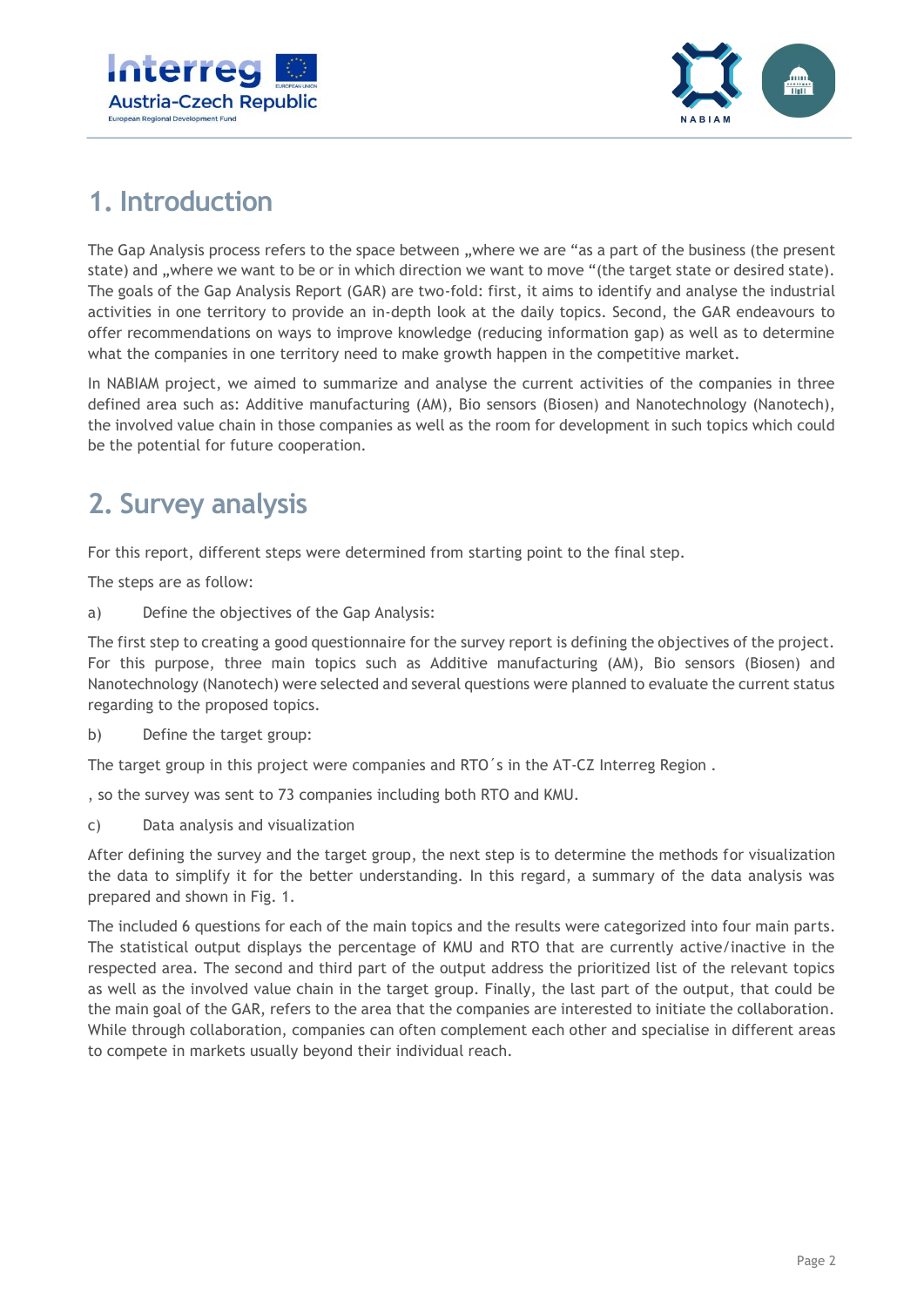



| <b>Additive manufacturing</b>                                                                                                                                                                        | <b>Biosensors</b>                                                                                                                                                                                                                         | <b>Nanotechnology</b>                                                                                                                                                                                                                                                                         |
|------------------------------------------------------------------------------------------------------------------------------------------------------------------------------------------------------|-------------------------------------------------------------------------------------------------------------------------------------------------------------------------------------------------------------------------------------------|-----------------------------------------------------------------------------------------------------------------------------------------------------------------------------------------------------------------------------------------------------------------------------------------------|
| No. 39<br><b>Yes</b> , 31<br>rentage, 63,4%<br>KMO.IO<br>RTO, IS<br>Percentage. 96.6%<br>KM0.10<br>RTO, 12                                                                                           | <b>yes. 23</b><br>Percentage. 31.5%<br>KMO.6<br><b>KMOJE</b><br>RTO. IN<br>RT0, 13                                                                                                                                                        | <b>Yes. 30</b><br>Percentage. 41%<br>RTO, 19                                                                                                                                                                                                                                                  |
| Imported related topics to AM in companies                                                                                                                                                           | Imported related topics to Bio sensor in<br>companies                                                                                                                                                                                     | Imported related topics to Nanotechnology in<br>companies                                                                                                                                                                                                                                     |
| 1. Material developement for AM<br>2. Process engineering<br>3. Prototyping<br>4.Validation and Simulation<br>5. Printing Process<br>6. Post-processing<br>7. Btch production<br>8. Printing process | 1. Material developement<br>2. Process engineering<br>3. Validation and Simulation<br>4. Software developement (IOT, Mobile<br>applications)<br>5. Sensor developement<br>6. Microsensor fabrication                                      | 1. Nanomaterial developement<br>2. Process engineering<br>3. Nanocoatings developement and usage<br>4. Surface nanopatterning<br>5. Nanostructure simulation and<br>characterization<br>6. Nano biotechnology<br>7. bio- active nanosurfaces<br>8. Nanostructure design<br>9. Nanofabrication |
| The Value chain for AM topics in companies<br>1. R&D<br>2. Material provider<br>3. Process provider<br>4. Service provider<br>5. Integrator converter<br>6. Processor                                | The Value chain for Bio Sensor topics<br>1. R&D<br>2. Process provider<br>3. Processor<br>4. Service provider<br>5. Integrator converter                                                                                                  | The Value chain for Nanotech topics<br>1. R&D<br>2. Manufacturer of semi-finished goods<br>3. Material provider<br>4. Process provider<br>5. Service provider<br>6. Integrator OEM                                                                                                            |
| 7. Certification registrator                                                                                                                                                                         | 6. Manufacturer of semi-finished goods<br>7. Certification registrator<br>8. Material provider                                                                                                                                            | 7. Market                                                                                                                                                                                                                                                                                     |
| Looking for Partnership in AM in terms of:                                                                                                                                                           | Looking for Partnership in Bio sensors in terms of:                                                                                                                                                                                       | Looking for Partnership in Nanotechnology ir<br>terms of:                                                                                                                                                                                                                                     |
| 1. Simulation and Modelling<br>2. Ink developement<br>3. Developement projects<br>4. Developement of 3D printers<br>5. glass reinforcement of 3d print<br>materials to reduce warpage, shrinkage     | 1. Specific request of the market<br>2. Cooperation companies or groups experienced<br>in micrfluidics and microelectronic<br>3. Optimizing and integration of optical sensors<br>for diagnostic applications<br>4. Recycling & Materials | 1. Specific request of the market<br>2. Namely marketing and distribution in<br>abroad<br>3. new materials; new structures; new<br>processes;  for innovative products<br>4. applications for nano coated glass<br>pigments and glass beads                                                   |

Fig. 1: Gap Analysis summary